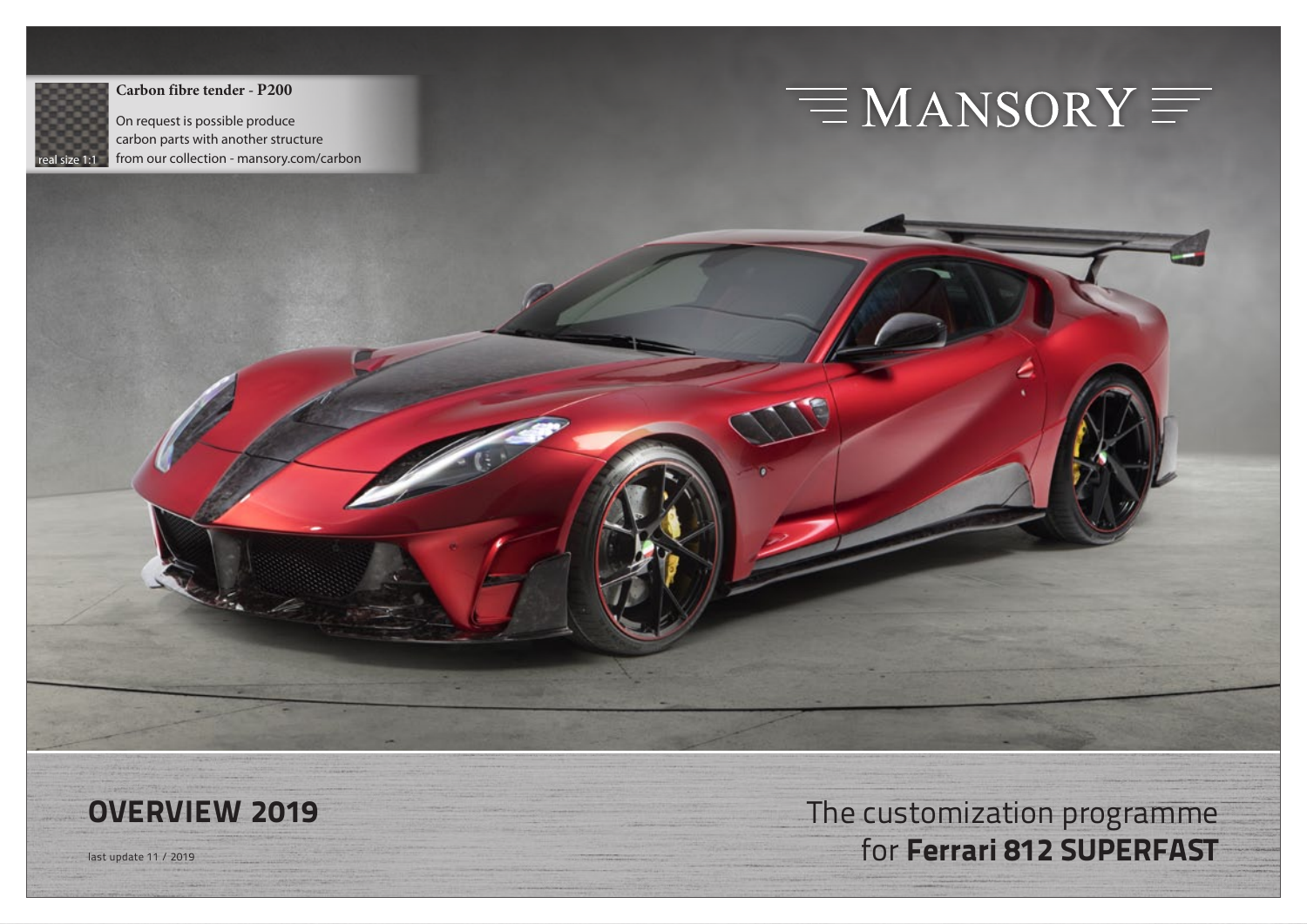#### MANSORY **BODY OPTIONS** FOR FERRARI 812 SUPERFAST



812 102 001 812 102 002 **Front kit 812 - with front camera** front bonnet middle area visible carbon fibre primed without clear coat front bumper and splitter primed, carbon emblem with logo 3 part front lip, 2 part winglets, 2 part air vent grills / carbon fibre 2 part air outtake grid / metal, 2 part LED daylight



**Front kit 812 - without front camera** 812 802 001 **Rear kit 812**  rear bumper primed, Diffuser visible carbon fibre air outtake grid /metal, Rear lamp cover 4 parts black metal exhaust pipes LED brake light  **assumtion of reflectors from original rear bumper**



**Side skirts** visible carbon fibre primed without clear coat 2 parts set - left & right

812 595 001 **Side panels** 

visible carbon fibre primed without clear coat 6 parts set - left & right

812 595 201

#### $\equiv$ MANSORY $\equiv$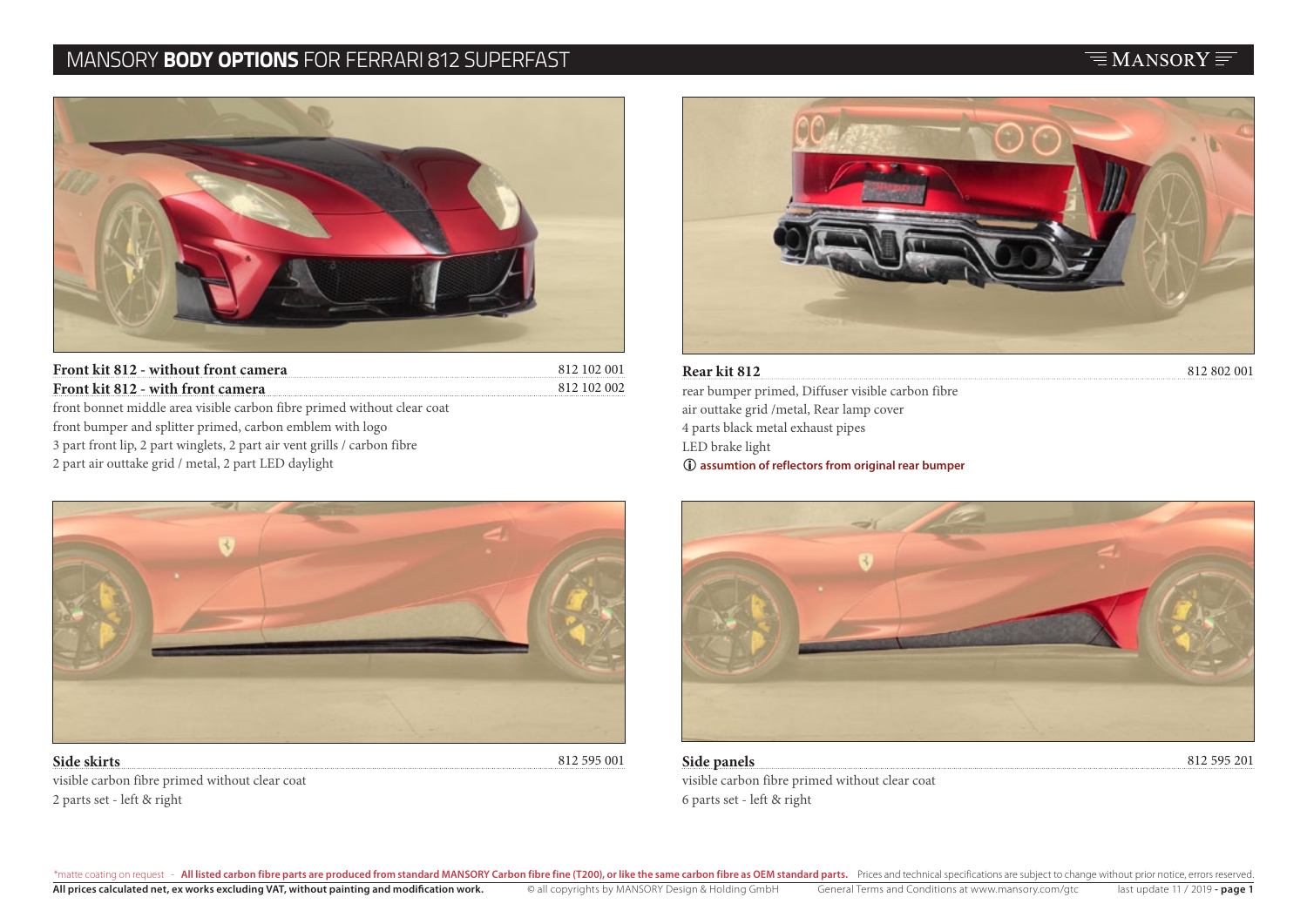### MANSORY **BODY OPTIONS** FOR FERRARI 812 SUPERFAST



- Front fender with air outtake, fender emblem with MANSORY logo air outtake visible carbon fibre primed without clear coat 2 parts set - left & right,



**Rear panel** 812 240 751 visible carbon fibre primed without clear coat with logo



| <b>Mirror RHD</b> | $X \cup Y$          |
|-------------------|---------------------|
| <b>Mirror LHD</b> | 812.521.<br>751<br> |



**Rear wing** 812 830 361 visible carbon fibre primed without clear coat with logo

2 parts set - left & right,

visible carbon fibre glossy\*, with logo

# $\equiv$ MANSORY $\equiv$

\*matte coating on request - All listed carbon fibre parts are produced from standard MANSORY Carbon fibre fine (T200), or like the same carbon fibre as OEM standard parts. Prices and technical specifications are subject to All prices calculated net, ex works excluding VAT, without painting and modification work. © all copyrights by MANSORY Design & Holding GmbH General Terms and Conditions at www.mansory.com/gtc last update 11 / 2019 - page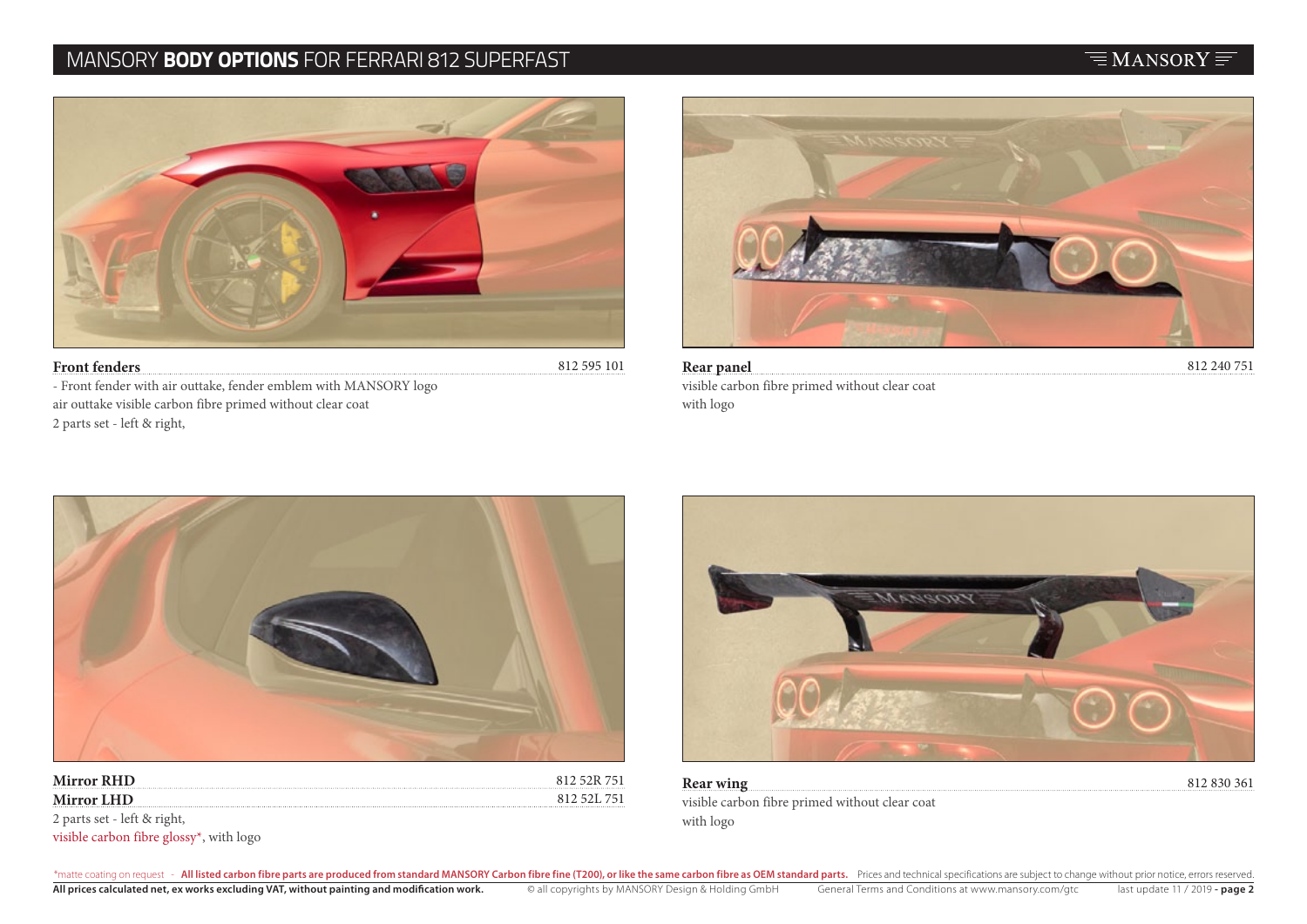### MANSORY **BODY OPTIONS** FOR FERRARI 812 SUPERFAST

#### $\equiv$ MANSORY $\equiv$



**Front light air vents top** visible carbon fibre glossy\* 2 parts set - left & right



812 110 101 **Rear bumer air outtake grills** 812 802 251 **Rear lights carbon cover** 812 804 751 visible carbon fibre glossy\*, with logo 2 parts set - left & right



**Rear lights carbon cover** visible carbon fibre glossy\* 4 parts set - left & right



**Stallone individualized front bumper emblem** visible carbon fibre primed without clear coat Available with individualized letterings/design.



812 001 4XX **Stallone individualized fender emblem** 812 002 4XX visible carbon fibre primed without clear coat 2 parts set - left & right, Available with individualized letterings/design.

\*matte coating on request - All listed carbon fibre parts are produced from standard MANSORY Carbon fibre fine (T200), or like the same carbon fibre as OEM standard parts. Prices and technical specifications are subject to All prices calculated net, ex works excluding VAT, without painting and modification work. © all copyrights by MANSORY Design & Holding GmbH General Terms and Conditions at www.mansory.com/gtc last update 11 / 2019 - page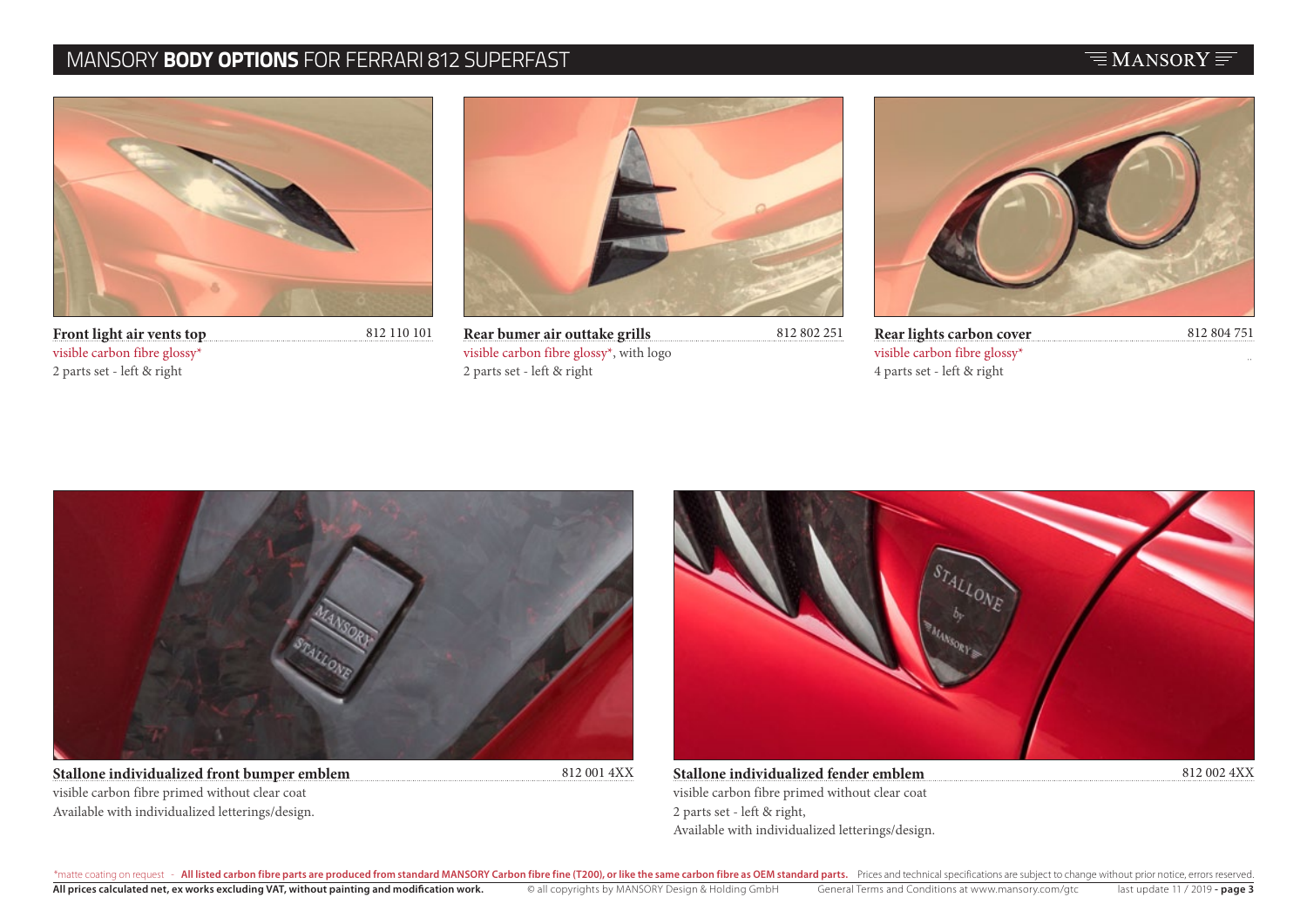# MANSORY **WHEEL OPTIONS** FOR YOUR FERRARI 812 GTB /





**Exhaust for Ferrari 812** 812 221 019

#### **YN.5 wheel**

ultra-light forged wheels

FA:  $9.5 \times 21$  inch YN5 21 95 20 114 R

RA: 12.0 x 22 inch YN5 22 12 50 114 R

\* price per piece \* without tire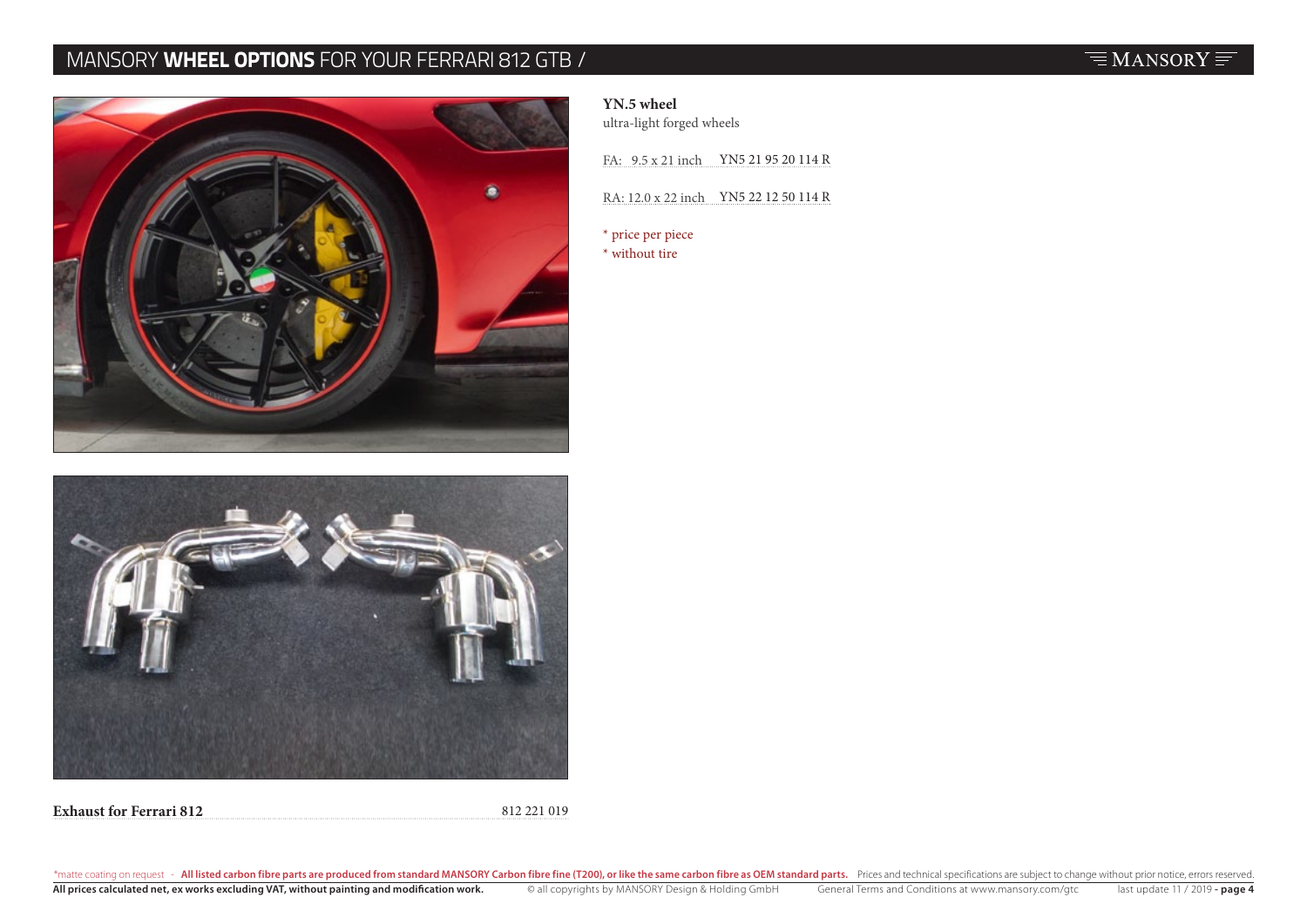# MANSORY **INTERIOR OPTIONS** FOR FERRARI 812 GTB / SPIDER



| Sport steering wheel |
|----------------------|
| with logo MANSORY    |

| leather/carbon    | 812 351 441 |
|-------------------|-------------|
| leather/leather   | 812 351 444 |
| leather/alcantara | 812 351 443 |

 **modification only, OE-part required**



**Individualized interior** 812 300 000 Complete refined interior, with exclusive leather, combination on customers request.

 $\equiv$ MANSORY $\equiv$ 



**Shift paddles** 812 350 011 visible carbon fibre glossy\* 2 parts set - left & right



visible carbon fibre glossy\*



**Speedometer frame** 812 360 211 **Speedometer** 812 360 221 **Speedometer frame with top part** visible carbon fibre primed without clear coat



| 812 363 741 |
|-------------|
|             |
| 812 363 771 |
|             |
|             |
|             |
|             |

\*matte coating on request - All listed carbon fibre parts are produced from standard MANSORY Carbon fibre fine (T200), or like the same carbon fibre as OEM standard parts. Prices and technical specifications are subject to All prices calculated net, ex works excluding VAT, without painting and modification work. 
Individad behaviors and Conditions at www.mansory.com/gtc last update 11 / 2019 - page 5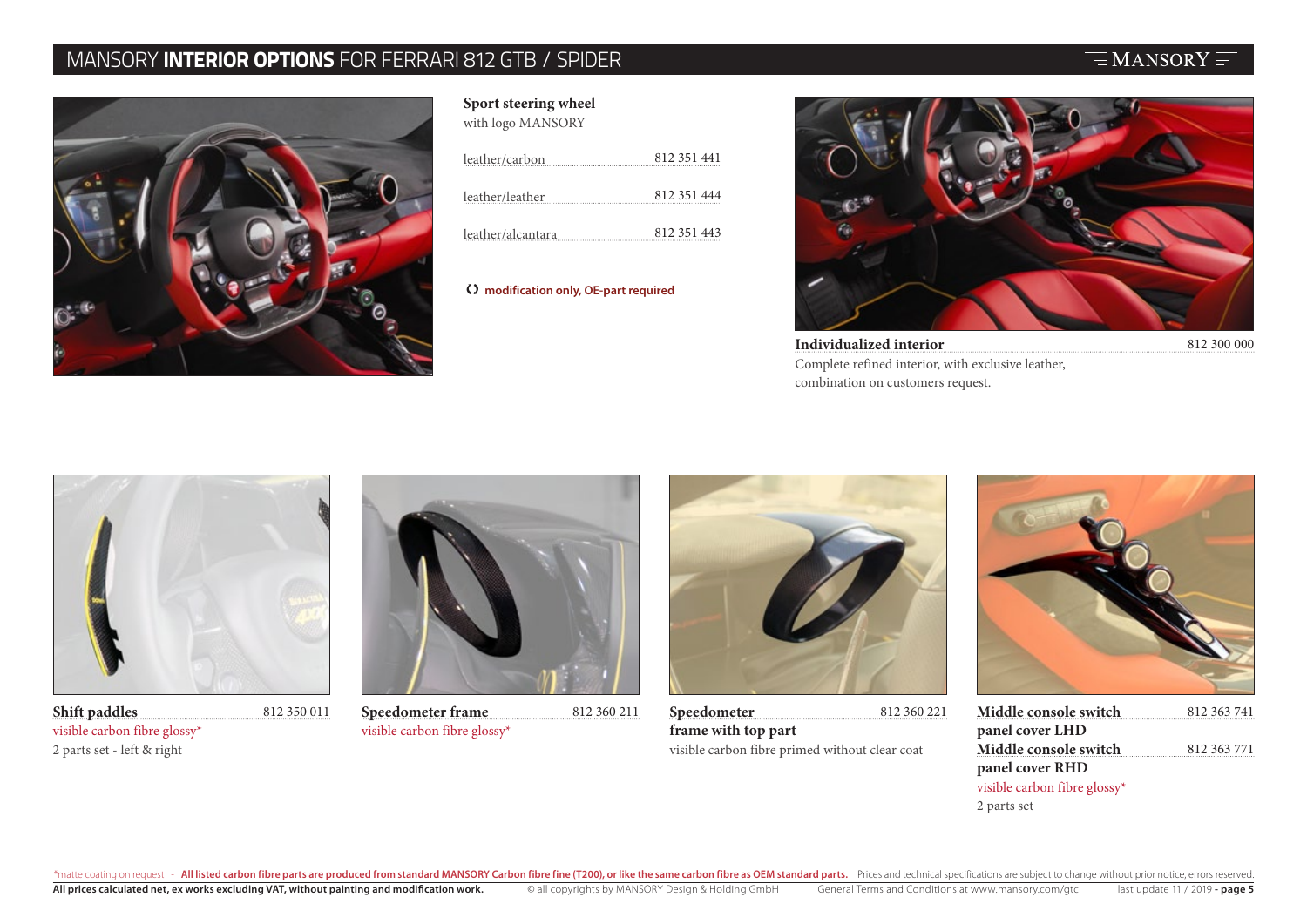# MANSORY **INTERIOR OPTIONS** FOR FERRARI 812 GTB / SPIDER

#### $\equiv$ MANSORY $\equiv$



**Floor mats - carpet** with MANSORY logo stitching, leather trim and custom colour 2 parts set - left & right



812 368 758 **Trunk mat - carpet** with MANSORY logo stitching, leather trim and custom colour



| <b>Entrance panels with</b>  | 812 395 351 |
|------------------------------|-------------|
| illuminated MANSORY logo     |             |
| 2 parts set - left & right   |             |
| visible carbon fibre glossy* |             |
| <b>Entrance panels with</b>  | 812 395 301 |
| <b>MANSORY</b> logo          |             |
| 2 parts set - left & right   |             |
| visible carbon fibre glossy* |             |



812 367 759

**Floor mats individual** with individual logo stitching, leather trim and custom colour 2 parts set - left & right



**Trunk mat individual** with individual logo stitching, leather trim and custom colour

812 368 759